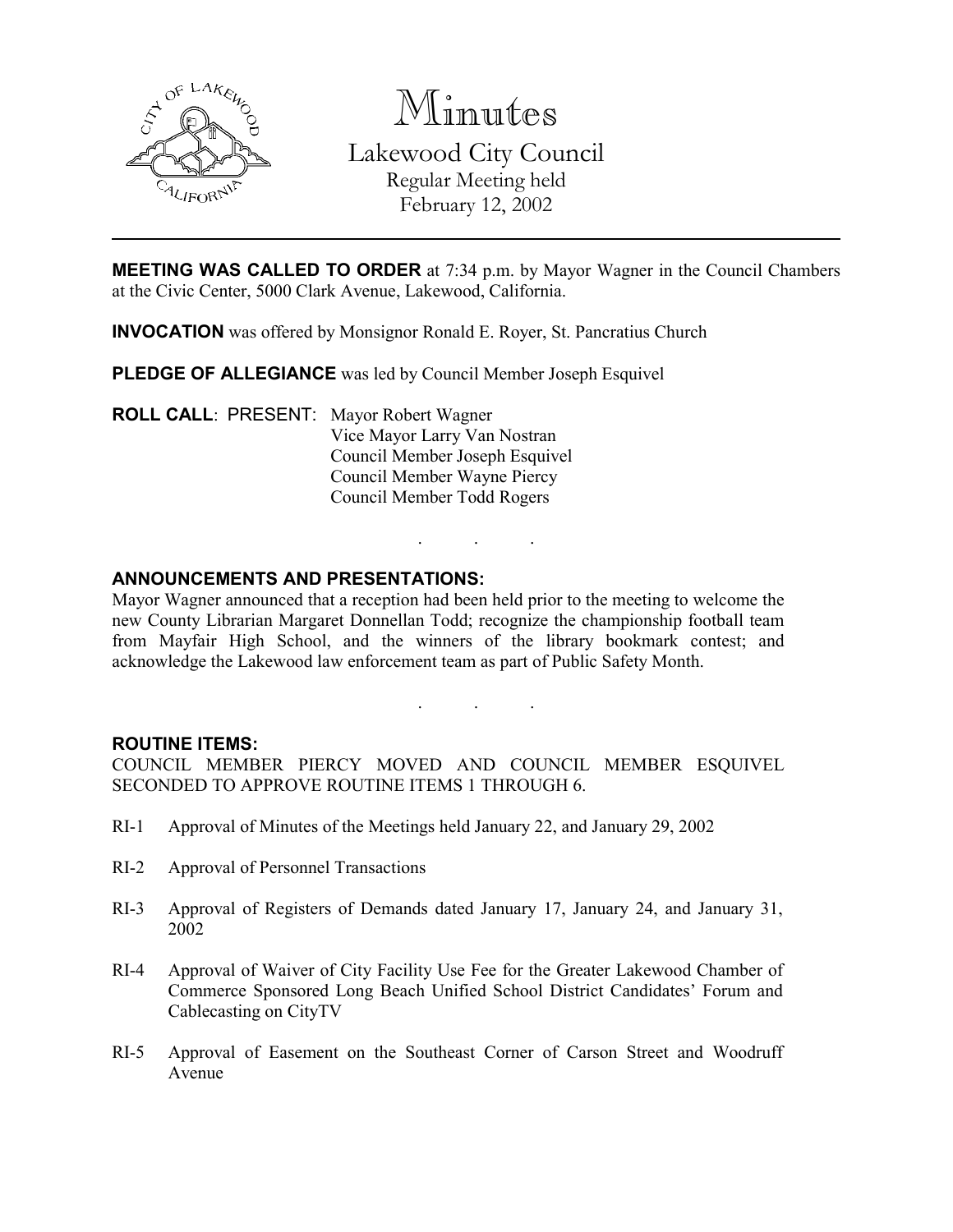#### ROUTINE ITEMS: Continued

RI-6 Approval of Additional Appropriation for Public Works Project No. 00-5R, Standby Generators for The Centre and Nixon Yard

UPON ROLL CALL VOTE, THE MOTION WAS APPROVED:

AYES: COUNCIL MEMBERS: Esquivel, Piercy, Van Nostran, Rogers and Wagner NAYS: COUNCIL MEMBERS: None

## 1.1 • AWARD OF BID FOR PUBLIC WORKS PROJECT NO. 01-10, McCORMICK POOL EQUIPMENT REPLACEMENT

. . .

Lisa Rapp, Director of Public Works, gave a brief oral presentation based on the memorandum in the agenda and reported one bid had been received out of three contractors attending a mandatory pre-bid conference for the replacement of equipment at McCormick Pool. The improvements included the change out of existing gas chlorination system to a more economical liquid chlorination system, replacing outdated parts and construction of a new surge tank. It was the recommendation of staff that the City Council approve the plans and specifications for the project, award the contract to California Commercial Pools of Glendora in the amount of \$184,000.00, appropriate \$132,000 from the General Fund to the project account and authorize staff to approve a cumulative total of change orders in an amount not to exceed \$9,200.00.

Mayor Wagner opened the public hearing at 7:39 p.m. and called for anyone in the audience wishing to address the City Council on this matter. There was no response.

VICE MAYOR VAN NOSTRAN MOVED AND COUNCIL MEMBER ROGERS SECONDED TO APPROVE STAFF'S RECOMMENDATION. UPON ROLL CALL VOTE, THE MOTION WAS APPROVED:

AYES: COUNCIL MEMBERS: Esquivel, Piercy, Van Nostran, Rogers and Wagner NAYS: COUNCIL MEMBERS: None

## 1.2 • AWARD OF BID FOR PUBLIC WORKS PROJECT NO. 01-9, LANDSCAPE BLOOMFIELD MEDIAN

. . .

The Public Works Director gave a brief oral presentation based on the memorandum in the agenda and reported thirteen bids had been received for the landscaping of the existing raised medians on Bloomfield Avenue between Del Amo Boulevard and 215th Street. The project would include the installation of irrigation, turf and pine trees as well as other plant materials. It was the recommendation of staff that the City Council approve the plans, specifications and working details for Public Works Project No. 01-9; award the contract to the low bidder, Reyco, Smith & Reynolds Erosion Control, Inc., in the amount of \$250,675.00; appropriate \$175,000 from the General Fund to the project account; and authorize staff to approve a cumulative total of change orders not to exceed \$25,000.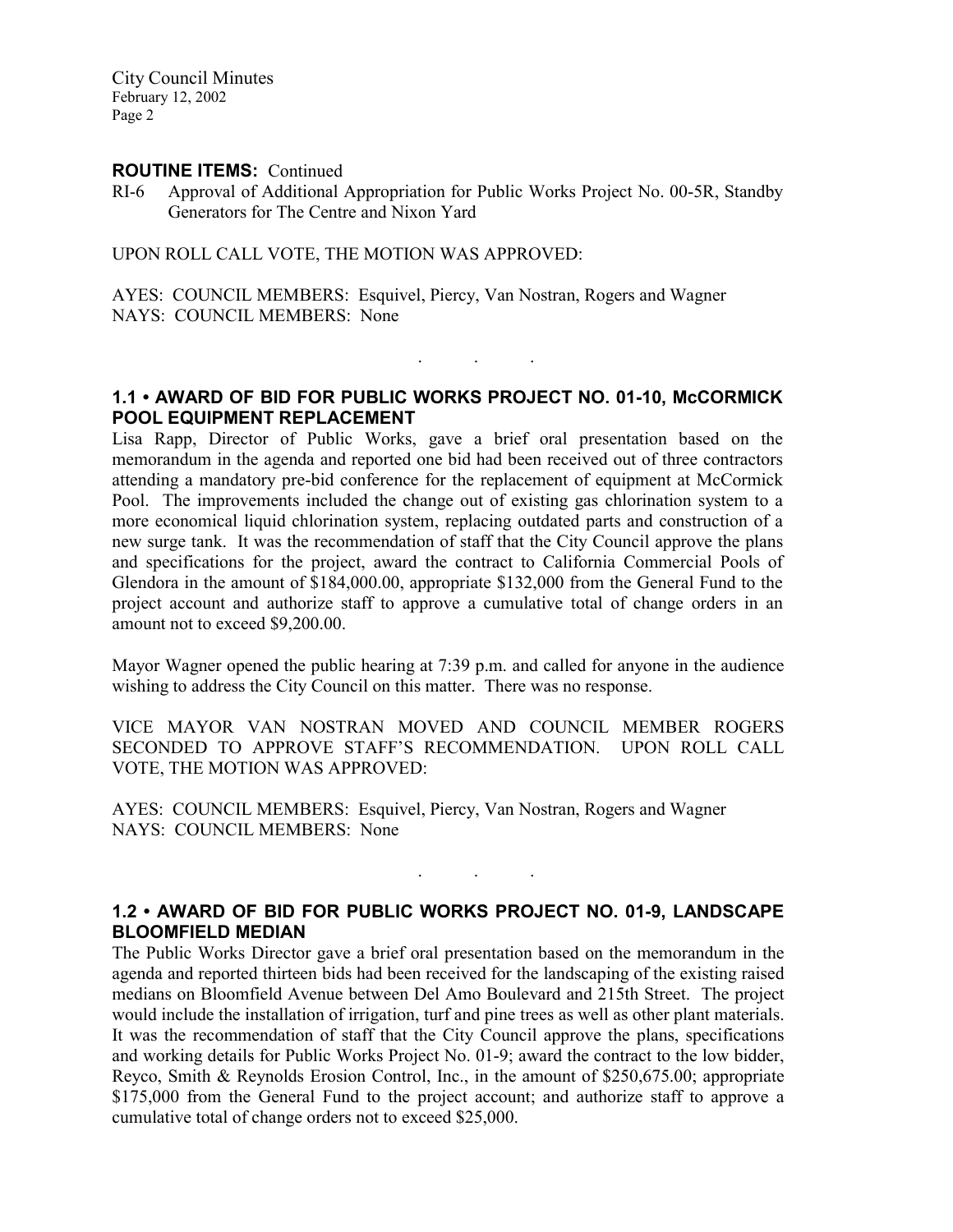## 1.2 • AWARD OF BID FOR PUBLIC WORKS PROJECT NO. 01-9, LANDSCAPE BLOOMFIELD MEDIAN - Continued

Vice Mayor Van Nostran expressed his surprise at how expensive the landscaping would be, although he noted that many of the bids were in a similar price range. Ms. Rapp stated that the close numbers among the bids indicated that the pricing was competitive, noting that the specifications called for mature trees so that the completed project would look good right from the start.

Mayor Wagner opened the public hearing at 7:44 p.m. and called for anyone in the audience wishing to address the City Council on this matter. There was no response.

COUNCIL MEMBER PIERCY MOVED AND COUNCIL MEMBER ESOUIVEL SECONDED TO CLOSE THE PUBLIC HEARING AND APPROVE STAFF'S RECOMMENDATIONS.

Council Member Piercy observed that there would be many people who would be glad to get rid of the existing green blacktop and have attractive landscaping instead.

UPON ROLL CALL VOTE, THE MOTION WAS APPROVED:

AYES: COUNCIL MEMBERS: Esquivel, Piercy, Van Nostran, Rogers and Wagner NAYS: COUNCIL MEMBERS: None

## 1.3 • LIMITING THE TIME FOR POSSESSION AND DISCHARGE OF FIREWORKS AND PERTAINING TO PERMITS FOR SALE OF SAFE & SANE FIREWORKS

. . .

Director of Finance, Larry Schroeder, gave a brief oral presentation based on the memorandum in the agenda and reported that the Public Safety Committee had reviewed the fireworks sections of the Municipal Code and recommended several changes. The changes included limiting sales to July 1st through July 4th; discharge of fireworks permitted only on July 4th; each applicant organization must have a meeting place in Lakewood, have a minimum of thirty members and fifty percent of its members must be residents of, have businesses in, or be employed in Lakewood; stands would be limited to parent organizations, limited to a maximum of 25, be at least 500 feet from any other stands, and the compensation an organization paid for use of any property for a fireworks stand would be limited to \$1,000. He concluded by stating that each organization would also be required to provide an accounting of the proceeds from the fireworks stand and that the ordinance provided a grandfathering clause for organizations that were granted permits to operate stands in 2001.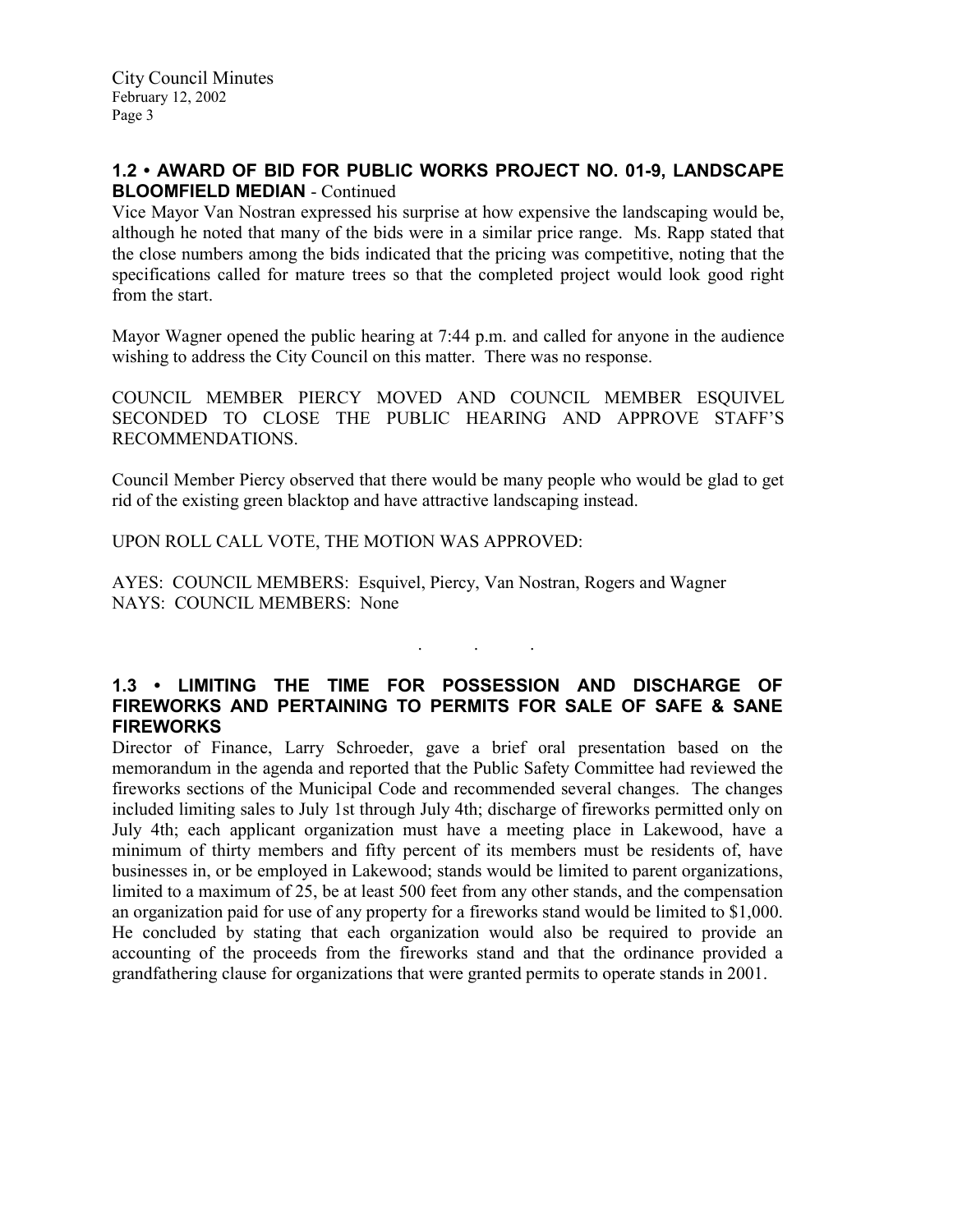# 1.3 • POSSESSION, DISCHARGE AND SALE OF SAFE & SANE FIREWORKS

Vice Mayor Van Nostran reported that exploring this issue had been an interesting journey for the Committee which revealed that with the growing number of organizations applying for permits to operate fireworks stands, there was a need for more well policed policies. He stated that the Committee had received a significant amount of input and that although the proliferation of stands was a recognized problem, the most frequent complaint encountered regarding fireworks was the noise and its impact on particularly sensitive people or animals. To mitigate the impacts, the Committee was recommending the discharge of fireworks be limited to July 4th only. He stated that any aerial or noisy fireworks were not safe-and-sane fireworks, but the illegal variety. He stressed that only the safe-and-sane fireworks were authorized for sale in Lakewood, but that it was becoming easier than ever to acquire the illegal variety since they could be ordered on the Internet, a problem that was unfortunately outside the City Council's jurisdiction to address, except through enforcement. He stated that the Committee had reviewed the requirements and procedures of many cities during their study. He concluded by stating that it was time the City Council took advantage of an existing section in the fireworks permit process that provided the Council with the discretion to issue or deny permits and to impose additional, reasonable conditions.

Council Member Rogers stated that the priorities the Committee heard expressed were that the tradition of using safe-and-sane fireworks to celebrate Independence Day be preserved; that local civic and charitable groups continue to be provided with the fundraising opportunity offered by safe-and-sane fireworks; to ensure that funds raised were used for the betterment of the Lakewood community; and to minimize any negative impacts of safe-andsane fireworks on the neighborhood quality of life. He noted that some of the concerns addressed by the proposed changes included the bidding wars that had developed over fireworks stand locations, and groups with no real nexus to Lakewood operating booths. He stated that while the proposed ordinance might not be perfect, the revisions were reasonable and a step in the right direction. He also noted that the City Council would retain the discretion to deny any application for a permit to sell safe-and-sane fireworks. He concluded by stating that he felt the revised ordinance, together with stepped-up enforcement, would provide the community with a much safer and saner 4th of July.

City Attorney John S. Todd advised that the important changes featured in the proposed ordinance included a limitation on the time fireworks could be possessed, and limiting the discharge of fireworks to July 4th.

COUNCIL MEMBER ROGERS MOVED AND COUNCIL MEMBER PIERCY SECONDED TO AMEND THE PROPOSED ORDINANCE TO INCLUDE LANGUAGE IN SECTION 3105.3.C TO REQUIRE THAT ORGANIZATIONS SUBMITTING APPLICATIONS BE IN SUBSTANTIAL COMPLIANCE WITH ALL OTHER PROVISIONS OF THE ORDINANCE.

Council Member Piercy stated that there was a definite need to tighten the regulations pertaining to the sale of safe-and-sane fireworks. He requested clarification from the City Attorney regarding the legality of restricting the amount that could be paid for a fireworks stand location. The City Attorney responded by stating that while the City could not limit what a property owner could charge for use of his property, it could place restrictions on how much an organization could pay for a location.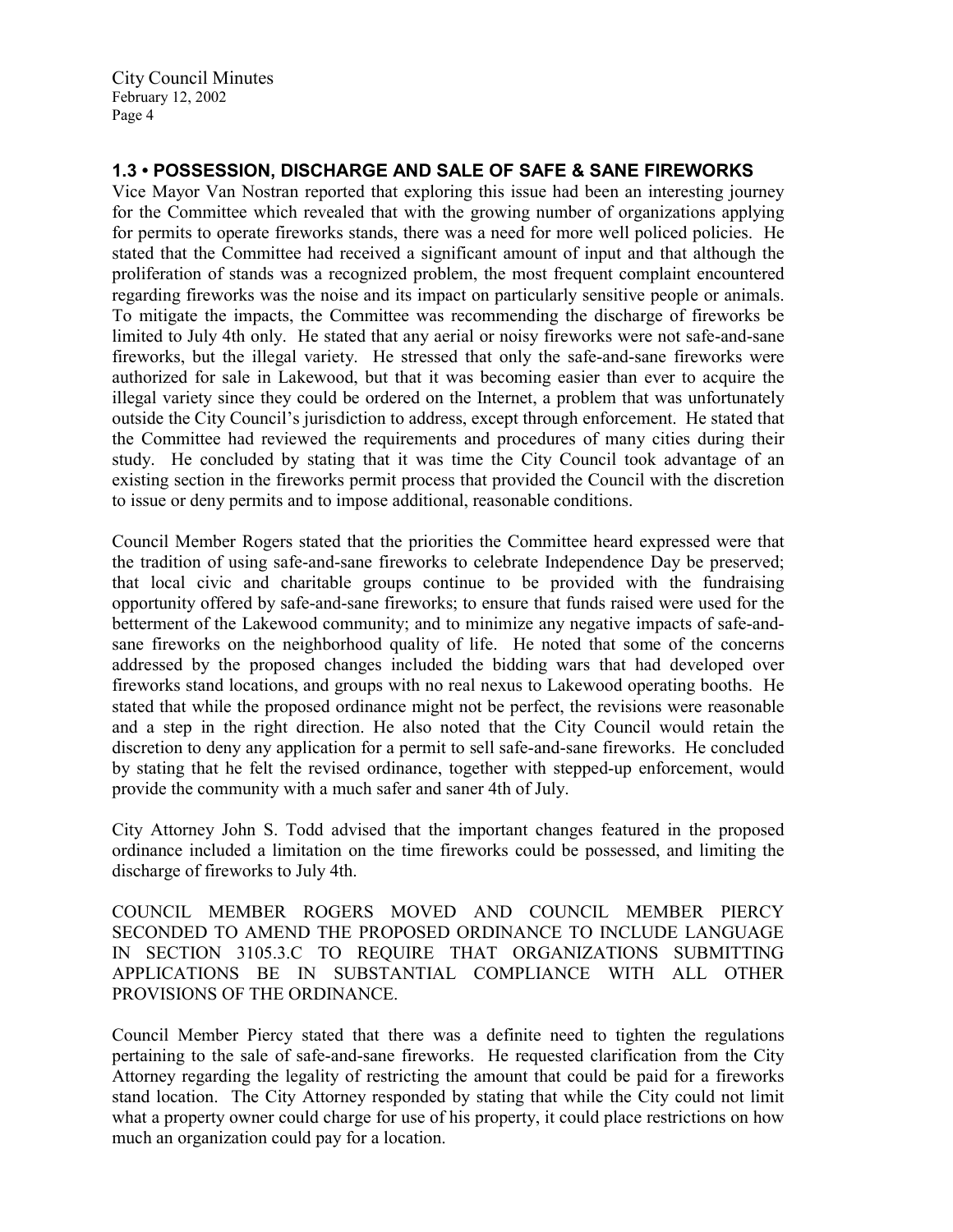## 1.3 • POSSESSION, DISCHARGE AND SALE OF SAFE & SANE FIREWORKS

Council Member Esquivel, noting that there was also a problem with illegal fireworks, inquired how the ordinance would address the issue or if there was a law enforcement plan to provide more control. Vice Mayor Van Nostran responded by stating that the proposed ordinance dealt with the proliferation of stands selling safe-and-sane fireworks and the funds being raised that were going to groups outside Lakewood. He noted that the Committee had talked to the Sheriff's Department about the need for an enforcement plan to deal with illegal fireworks.

Council Member Piercy observed that restricting the time for sales and discharge should make it much easier to locate those persons possessing illegal fireworks.

Council Member Rogers stated that the use of illegal fireworks was clearly part of the problem and that while the City Council was preempted from passing any legislation on illegal fireworks, they could take measures to step-up enforcement and a plan would be formulated.

Mayor Wagner expressed concern that the time period for organizations to provide an accounting of the funds raised was not adequate.

MAYOR WAGNER MOVED AND COUNCIL MEMBER PIERCY SECONDED TO CHANGE THE ACCOUNTING DATE IN SECTION 3105.6.H TO APRIL 1ST. UPON ROLL CALL VOTE, THE MOTION WAS APPROVED:

AYES: COUNCIL MEMBERS: Esquivel, Piercy, Van Nostran, Rogers and Wagner NAYS: COUNCIL MEMBERS: None

Mayor Wagner also expressed concern that requiring each organization to have a minimum of thirty members could exclude some very worthwhile organizations, especially at a time when many civic and charitable organizations were struggling to attract and retain members. He stated that the provision would appear to favor the school organizations at the expense of the smaller civic groups.

The City Attorney responded by stating that one objective of the requirement was to eventually reduce the total number of applications for stands.

Vice Mayor Van Nostran noted that there were several provisions built into the ordinance with the intent to reduce the number of permits issued to 25, like those on the locations for stands, but that organizations that held permits in 2001 would be grandfathered in for 2002 permits. He stated that he was not interested in throwing out anyone unless they were in flagrant violation.

Mayor Wagner responded by stating that he felt it was a very lopsided way to distribute booths, especially when there were groups such as the high schools with many sub-groups, each having separate stands.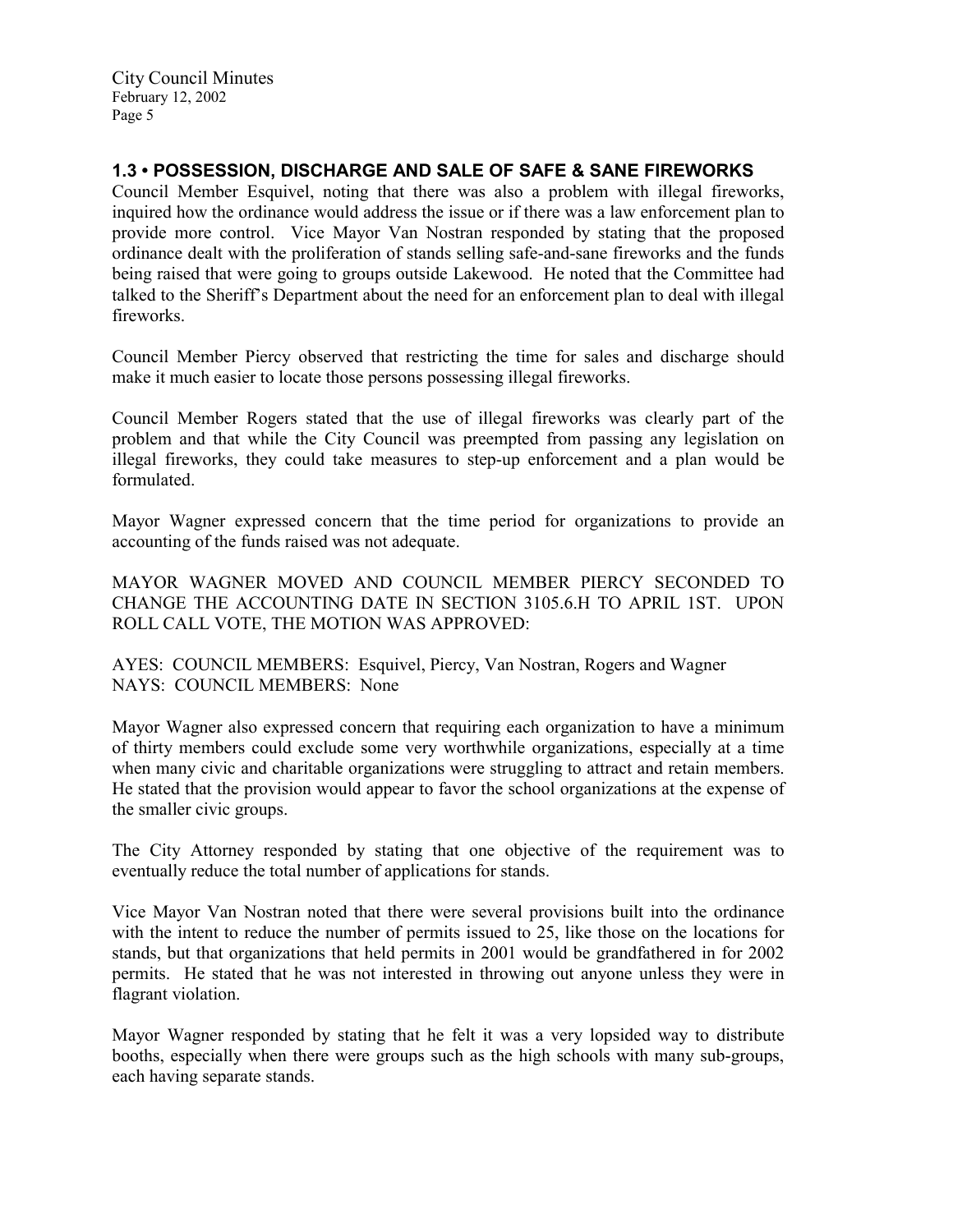## 1.3 • POSSESSION, DISCHARGE AND SALE OF SAFE & SANE FIREWORKS

Council Member Rogers noted that there were already a couple of groups that were not in substantial compliance and would probably not even re-apply for 2002 permits.

Mayor Wagner opened the public hearing at 8:33 p.m. and called for anyone in the audience wishing to address the City Council on this matter.

Bob McKittrick, Long Beach, stated he represented Little League Baseball and had operated a stand for many years. He expressed concern that all stand operators had not been invited to participate in the Committee's study of the issue. He also stated that limiting the time for sales could mean losing sales to stands in other cities and hamper the operator's ability to restock the fireworks booths.

Council Member Rogers reported that the Committee had worked closely with the fireworks company representatives, who were acting on behalf of all of the stand operators.

Chuck Haynes stated he felt the requirement for thirty members was too high and would eliminate some good groups. He also addressed the need for more enforcement.

Kenneth Fails stated that he would like to see all fireworks phased out completely.

Joe Arambel stated that his group, the Pan American Association, was a small group with only about twenty members, and yet, using the funds raised through the sale of safe-and-sane fireworks, had been able to offer scholarships to nine local high school students. He encouraged the Council not to grandfather in all of the high school sub-groups. He also inquired if two small organizations could go together to operate a fireworks stand.

Vice Mayor Van Nostran stated the proposed ordinance was a good starting point and that after seeing its impacts, the City Council could re-visit the issue and make any necessary adjustments.

Ruby Pyers stated she had operated a booth for the Greater Lakewood Chamber of Commerce for the past six years. She stated that she felt thirty was too high a membership requirement and that each organization should only have one stand.

Linda Stone, Executive Director of the Greater Lakewood Chamber of Commerce, stated that the grandfathering clause should have a time limit.

VICE MAYOR VAN NOSTRAN MOVED AND COUNCIL MEMBER PIERCY SECONDED TO CLOSE THE PUBLIC HEARING.

Mayor Wagner requested that the public hearing remain open and be held over to the next reading of the ordinance. The maker and second of the motion agreed and withdrew the motion.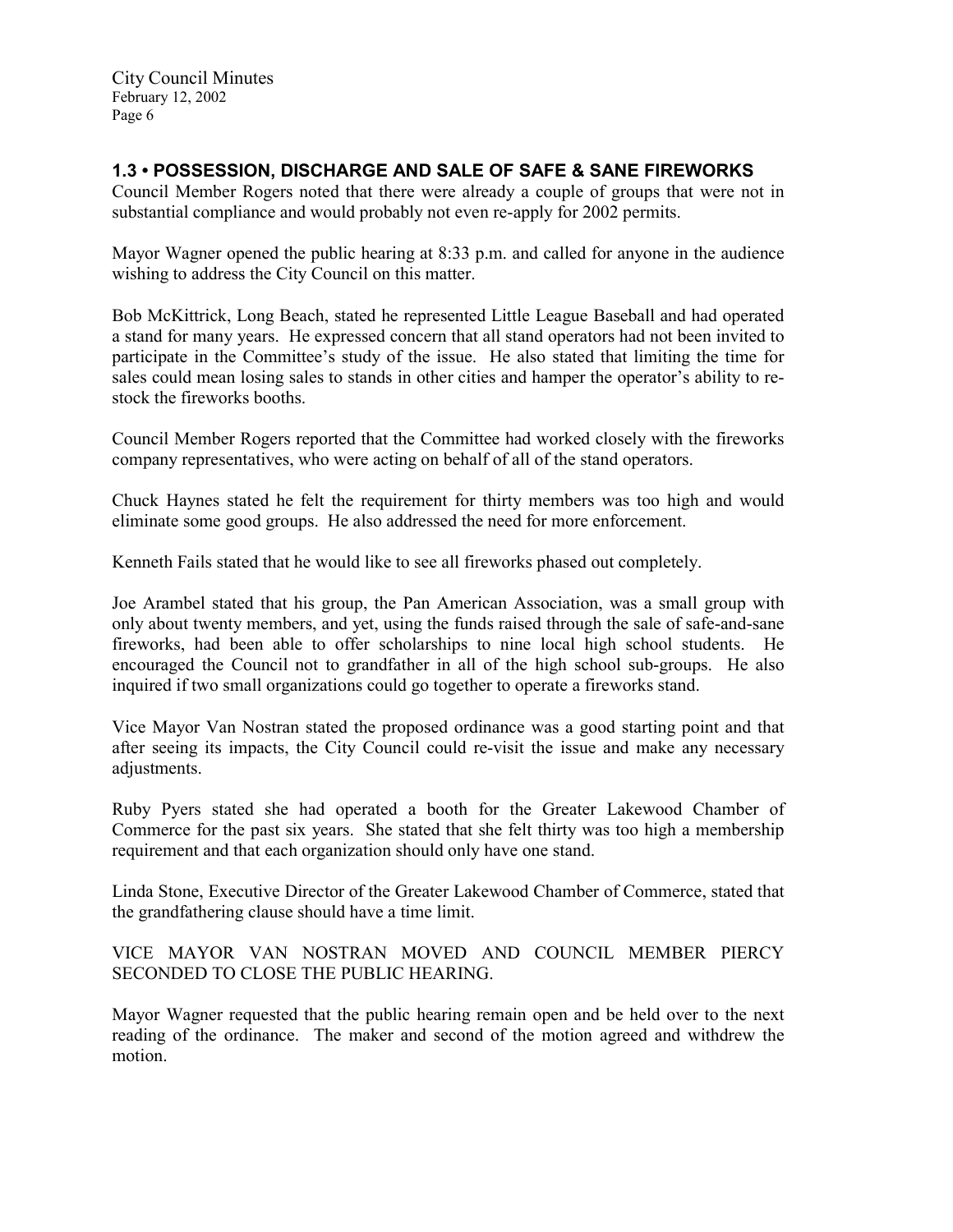1.3 • POSSESSION, DISCHARGE AND SALE OF SAFE & SANE FIREWORKS VICE MAYOR VAN NOSTRAN MOVED AND COUNCIL MEMBER ROGERS SECONDED THAT THE REQUIRED NUMBER OF MEMBERS LISTED IN SECTION 3105.3 BE LEFT AT 20. UPON ROLL CALL VOTE, THE MOTION WAS APPROVED:

AYES: COUNCIL MEMBERS: Esquivel, Piercy, Van Nostran, Rogers and Wagner NAYS: COUNCIL MEMBERS: None

Mayor Wagner stated that while he felt the Committee had basically done a great job and had addressed most of his concerns and eliminated many abuses, he still felt there had been inadequate input from the organizations operating the stands and that a time limit on the grandfathering clause needed to be examined.

MAYOR WAGNER MOVED AND COUNCIL MEMBER ESQUIVEL SECONDED TO REMAND THE ORDINANCE BACK TO THE PUBLIC SAFETY COMMITTEE TO ADDRESS THE ISSUE OF GRANDFATHERING AND THE DISTRIBUTION OF STANDS TO ORGANIZATIONS.

Vice Mayor Van Nostran stated that as he was not immediately available for another meeting of the Committee, the work could not be completed in time to be implemented this year. Mayor Wagner responded by stating that he felt it was not necessary that the ordinance be effective for this year. Vice Mayor Van Nostran stated that he felt it was necessary to act in time for the ordinance to take effect this year, even if the issue must be brought back for further action at a later time.

Responding to a question from Council Member Piercy, the City Attorney stated that there was adequate time for the ordinance to go into effect for 2002 permits, but not if the ordinance was sent back to the Committee for alterations.

Mayor Wagner noted that with the grandfathering clause, there was not an urgent need to adopt the ordinance in time for this year. Mr. Schroeder advised that beyond the regulations for permits, the ordinance also contained the provisions to limit the times for sale and discharge of fireworks.

The City Attorney advised that an alternative would be to adopt only the portions of the ordinance pertaining to possession and discharge of fireworks.

MAYOR WAGNER PROPOSED A SUBSTITUTE MOTION THAT ORDINANCE NO. 2002-2 BE LIMITED TO SECTION 3105, SUBSECTIONS A, B AND C, AND SECTION 1205, AND THAT THE REST OF THE PROVISIONS BY REMANDED BACK TO THE PUBLIC SAFETY COMMITTEE. THE MOTION DIED FOR LACK OF A SECOND.

Council Member Rogers stated that the Committee had collected extensive data and received input from several of the high school organizations in addition to the other organizations through their fireworks company representatives. He also noted that with the high school organizations, each sub-group, although affiliated with the high school, considered itself a completely separate entity. He concluded by stating that the Committee had been made well aware of all of the problems to be addressed.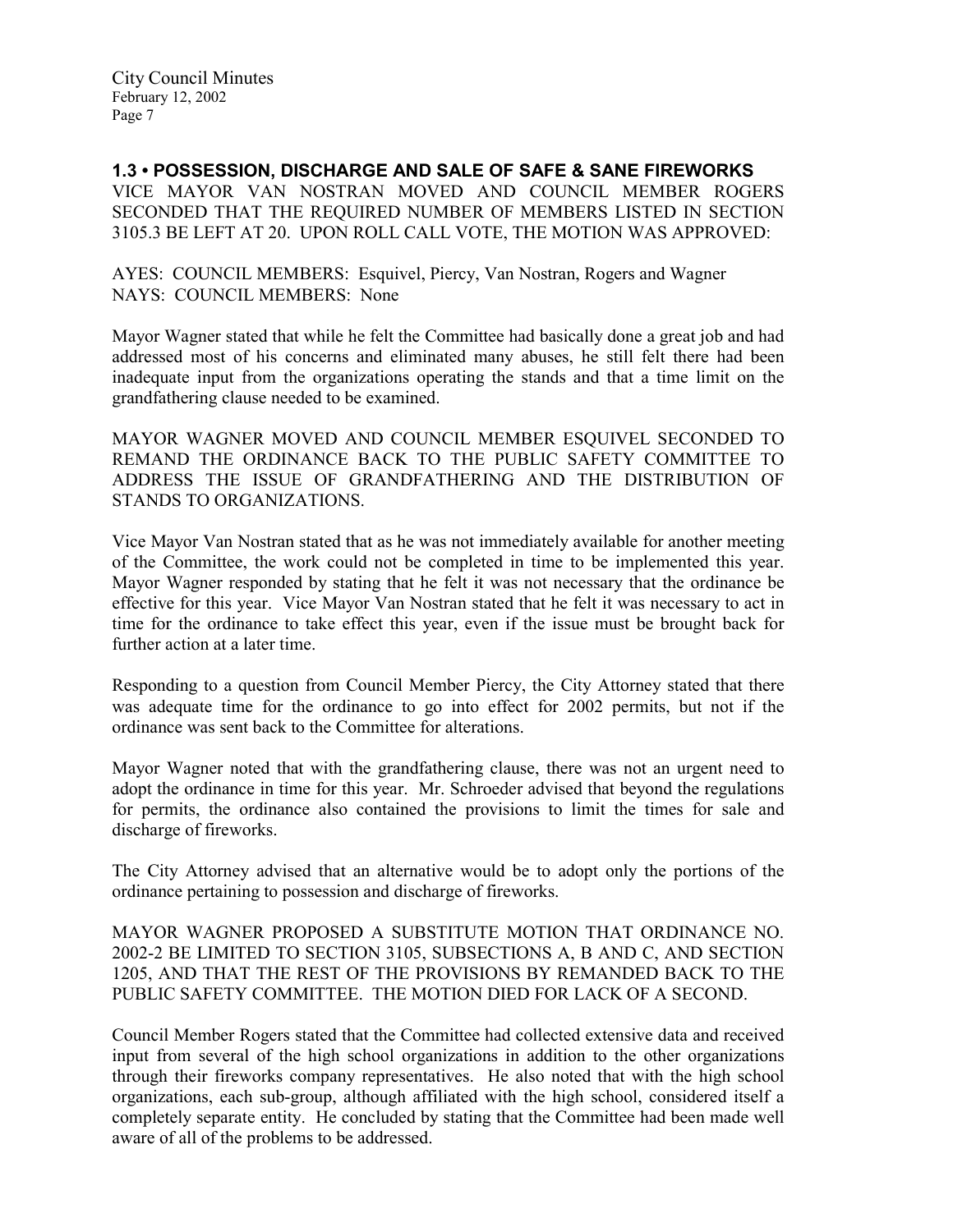## 1.3 • POSSESSION, DISCHARGE AND SALE OF SAFE & SANE FIREWORKS

Mayor Wagner responded that he felt the fireworks company representatives could not have adequately represented all of the organizations and that the Committee needed to hear from them directly.

COUNCIL MEMBER PIERCY CALLED FOR THE QUESTION.

UPON ROLL CALL VOTE, THE MOTION FAILED:

AYES: COUNCIL MEMBERS: Esquivel and Wagner NAYS: COUNCIL MEMBERS: Piercy, Van Nostran and Rogers

VICE MAYOR VAN NOSTRAN MOVED AND COUNCIL MEMBER ROGERS SECONDED TO INTRODUCE ORDINANCE NO. 2002-2 AS PRESENTED WITH APPROVED AMENDMENTS.

ORDINANCE NO. 2002-2; AN ORDINANCE OF THE CITY COUNCIL OF THE CITY OF LAKEWOOD AMENDING THE LAKEWOOD MUNCIPAL CODE LIMITING THE TIME FOR POSSESSION AND DISCHARGE OF FIREWORKS AND PERTAINING TO PERMITS FOR SALE OF SAFE & SANE FIREWORKS

Mayor Wagner stated that the ordinance as presented was not fair to all of the organizations and that while there were many good elements to the ordinance, the grandfathering issue negated some of them. He concluded by stating that since he felt the ordinance would not be to the ultimate benefit of the community, he would oppose it.

Council Member Piercy stated that the Committee had made great progress and that although there might be areas that the City Council would need to re-address and improve, it was very clear that regulations needed to be adopted now in order to improve the quality of life in the community.

Vice Mayor Van Nostran re-stated his intent to cause no harm to any of the organizations. He noted that it would be unfair to combine all of the high school organizations into a single booth. He expressed the opinion that the combination of provisions in the ordinance and attrition would take care of the problem of the proliferation of booths.

UPON ROLL CALL VOTE, THE MOTION WAS APPROVED:

AYES: COUNCIL MEMBERS: Esquivel, Piercy, Van Nostran and Rogers NAYS: COUNCIL MEMBERS: Wagner

. . .

At 9:40 p.m., Mayor Wagner called for a brief recess. At 9:46 p.m., the City Council meeting resumed with all members present.

. . .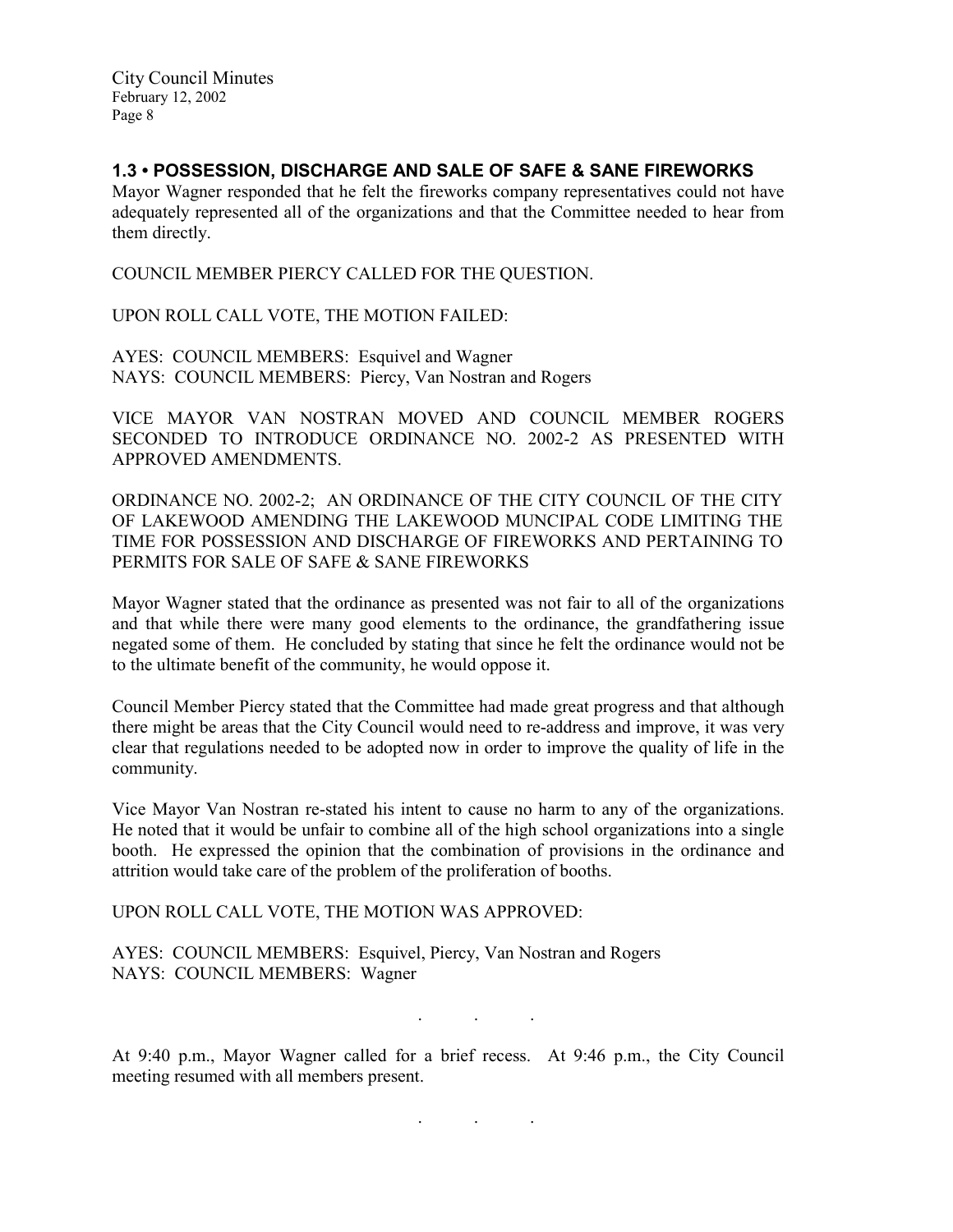## 3.1 • ENDORSEMENT OF PROPOSITION 42, TRANSPORTATION CONGESTION IMPROVEMENT ACT

Assistant City Manager Michael Stover gave a brief oral presentation based on the memorandum in the agenda and reported that there was an issue on the Statewide ballot in March which proposed that gasoline sales tax revenues be specifically used for State and local transportation purposes, instead of leaving their use up to the Legislature and the Governor. Proposition 42 would establish a stable, ongoing funding source to improve road safety and reduce traffic congestion.

RESOLUTION NO. 2002-5; A RESOLUTION OF THE CITY COUNCIL OF THE CITY OF LAKEWOOD SUPPORTING PROPOSITION 42, THE TRANSPORTATION CONGESTION MANAGEMENT ACT, ON THE MARCH 5TH BALLOT

Council Member Piercy, noting that critics of Proposition 42 indicated that it would throw the State education fund out of balance, inquired about the effects. Mr. Stover responded by stating that while the entire annual gasoline sales tax was only about one percent of the total state budget, the amount was quite significant for cities and the ability to improve local streets. He also noted that there was a proposal pending from the Jarvis Taxpayers Association that would remove the gasoline sales tax all together. He concluded by stating that forty percent of the State budget was constitutionally guaranteed to go to education.

COUNCIL MEMBER ROGERS MOVED AND COUNCIL MEMBER PIERCY SECONDED TO ADOPT RESOLUTION NO. 2002-5. UPON ROLL CALL VOTE, THE MOTION WAS APPROVED:

. . .

AYES: COUNCIL MEMBERS: Esquivel, Piercy, Van Nostran, Rogers and Wagner NAYS: COUNCIL MEMBERS: None

### 3.2 • LOCATION FOR WATER WELL #13A

Director of Water Resources, Jim Glancy, displayed slides and gave a brief oral presentation based on the memorandum in the agenda and stated in October, 2000, Well #13 had been lost and been properly destroyed. He reported that the loss seriously reduced the department's ability to maintain adequate water levels in the tanks located on Palo Verde Avenue north of Del Amo Boulevard, where Well #13 had been located. In April, 2001, the City had entered into an agreement with Boyle Engineering to research potential locations for a replacement well. Their evaluation had indicated that the most suitable location was at the northeast corner of Candleverde Park, located on Candlewood Street at Palo Verde Avenue. The evaluation had been reviewed by the Water Committee which recommended that the Candleverde site be approved and staff be directed to proceed with the necessary steps for the design work and specifications.

Council Member Piercy stated he had initially been concerned about losing space at the park for recreational uses but the presentation, and the announcement that improvements to the park and its play equipment were also planned, had convinced him the project was worth supporting.